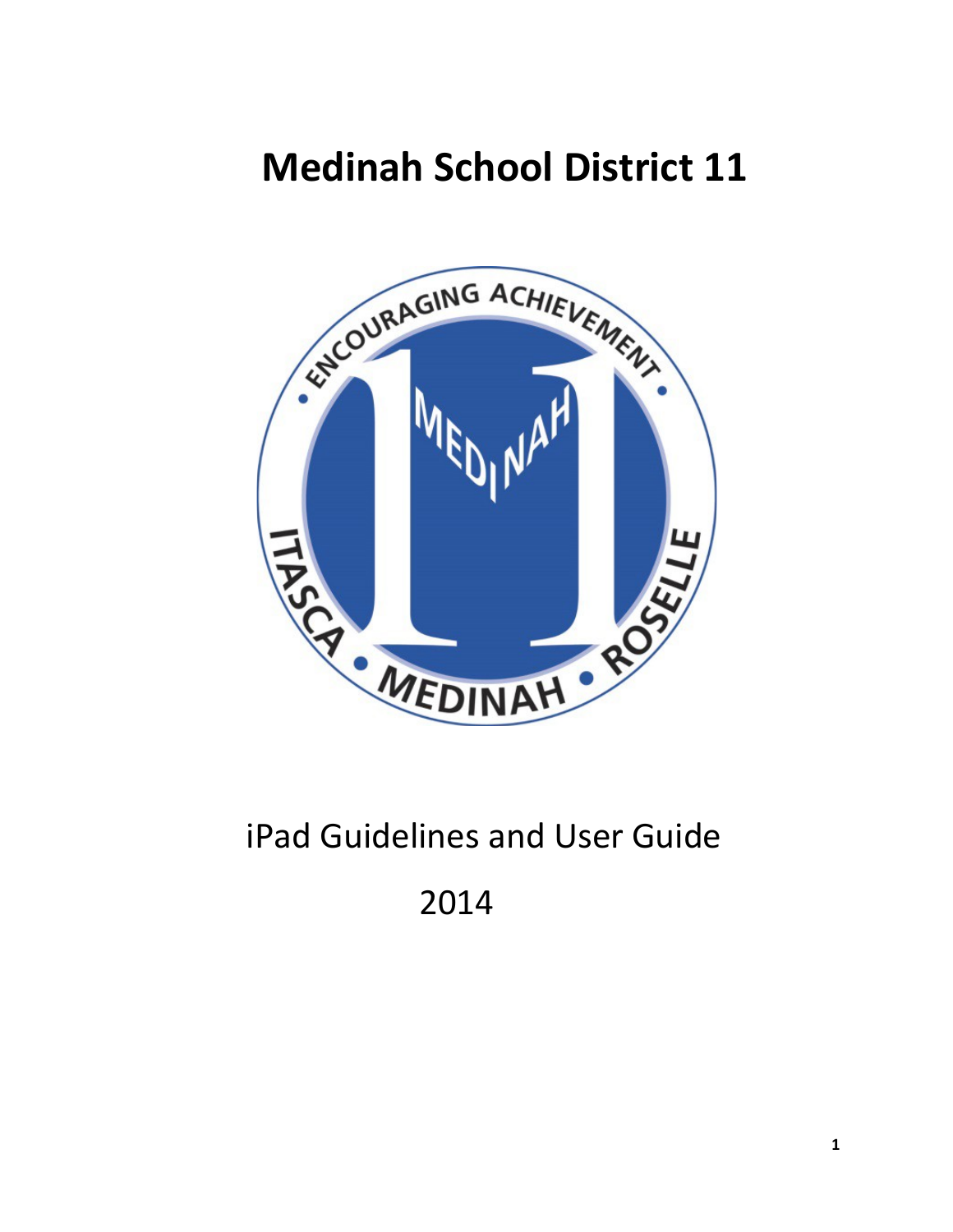## iPad Guidelines and User Guide



**iPad Air™ Device**



#### **External Buttons and Controls**



The iPad Air weights approximately one pound and has the fastest processor (as of May 2014) of the iPads. Medinah School District 11 will be providing a 32 GB iPad Air to teachers.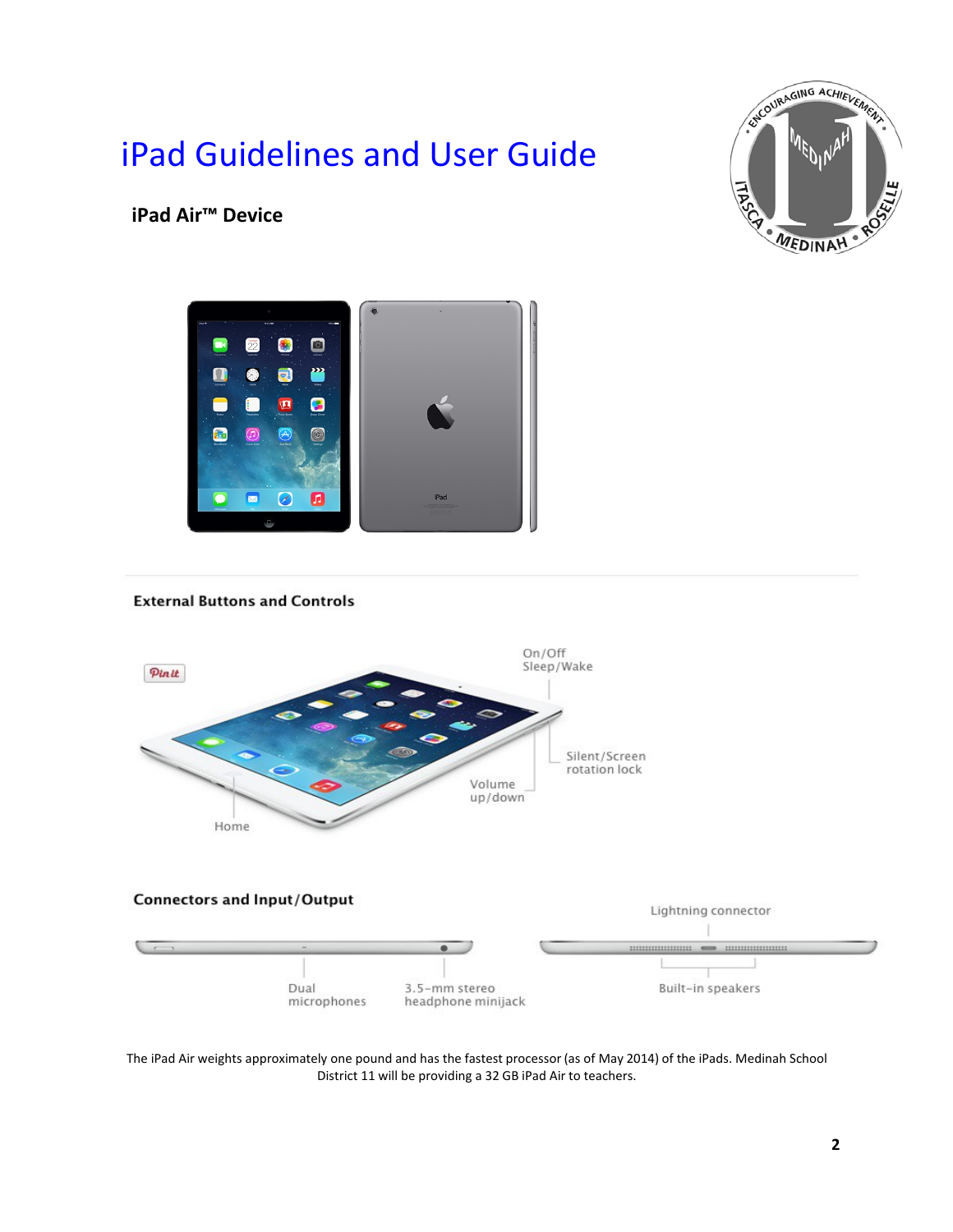## **Sleep, Wake, On, Off**

To put your iPad to sleep, a quick tap of the on/off/sleep/wake button located at the top of the iPad will put it to sleep or to wake it up. To shut down your iPad or reboot your iPad, hold down the on/off/sleep/wake button for 4 seconds. The iPad will then ask you to slide to shut down. Repeat to turn the iPad back on. If the iPad freezes and needs to be restarted, hold the home button and on/off/sleep/wake button simultaneously until the iPad shuts down and a white apple reappears on the screen.

## **Quitting Apps vs. Closing Down Apps**

To return back to your home screen or pages of apps, press the home button on the iPad. This will return you to the folder or page you were previously on. Tor eturn to the first page of the iPad from another page, press the home button. This will return you to the very first page of the iPad. This QUITS the apps. To close down an app, quickly double-tap the home button. The apps will all open and be visible. To close down, swipe up to close them down completely (you may do two at a time). The only screen that should remain if closing all apps is the screen showing the page of the iPad.

#### **Move, Delete & Folder Up My App Icons**

Start by continually pressing any icon until mass wiggling occurs. They stop wiggling when you tap the Home Button (Belly Button).

**Move:** just scoot the folder or app with your finger & let it go when it falls into place

**Move to Another Page**: make a "layover stop" on the Dock (row at the bottom) or just drag to the page of choice

**Delete**: tap exactly on the b/w "X" in any app's corner. The apps do not delete from the account if they are deleted from the device. To put the app back: App Store >Purchased >Not On This iPad **Folder:** overlap two apps & change the default folder name

**Folder** Name Change: tap the folder open, tap the gray "X" and type away

Pages are the dots above the dock. You are on the page number of the bright dot.

**Search:** Place your finger on the background of the iPad and pull down. A search bar and keyboard should appear. Type in the name of the app and a list will appear

### **Email**

You may add multiple accounts to your Mail app >Settings >Mail, Contacts, Calendars >Add Account >Select Provider >Enter Info If you are adding more than one account, be sure to name them logically. An unread email has a blue dot. Even away from wi-fi, you can still read whatever email arrived, but you cannot reply. Tapping "All Inboxes" is a convenient way to see everything coming in.

### **Purchasing Free Apps**

Free Apps that are appropriate for a school setting and comply with the Acceptable Use Policy may be purchased by teachers.

To do so go to App Store>Search Bar or More>Education. There is a plethora of great free apps available for education. The freedom is now there to search and find what may be applicable for the classroom.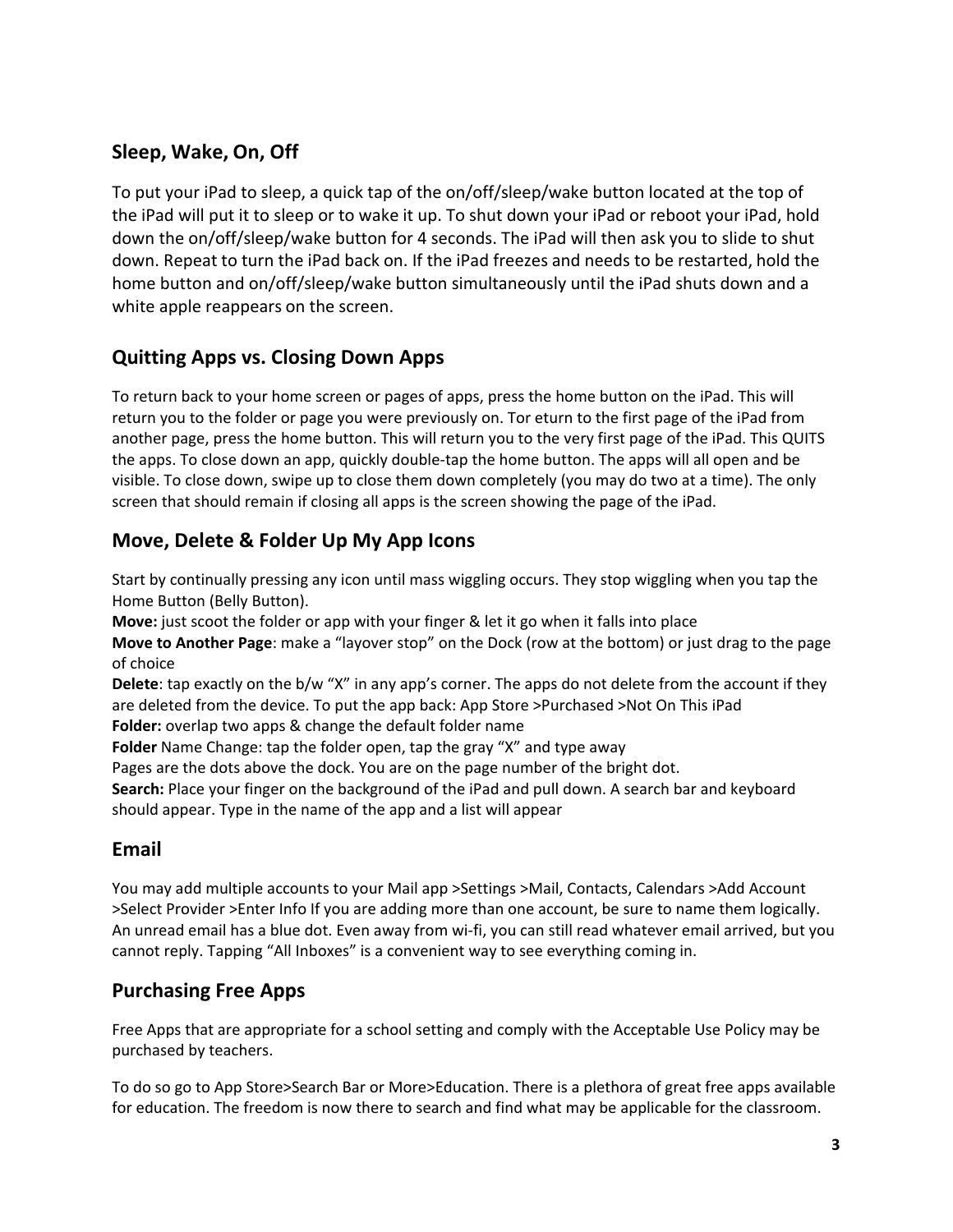#### **Purchasing Apps That Cost Money**

To receive apps that cost money, there is a protocol that is set in place. Similar to free apps, search the App Store for apps you may be interested. If the app cost money, teachers may choose to buy the app on their own credit card, but may not be reimbursed. If the application falls within the Acceptable Use Policy, a request may be sent you the LMTC director/Tech Specialist for the appropriate building, which will then be sent to the Principal for approval and forwarded to the Technology Assistant. The Technology Assistant will be responsible for the app being pushed out to the appropriate iPad.

To receive apps that have been approved, go to App Portal>Select list or app>Install. the app will install on your iPad. Move the app accordingly. App Portal cannot be removed from the iPad.

#### **Dock Row**

The Dock Row is the row of apps at the bottom of the iPad screen. No matter which page the iPad is on or moves to, the Dock Row will always remain there and the same.

#### **Screen Capture and Photos**

To take a picture of the screen, hold down the power button and home button at the same time. If the volume is on, a shutter noise will be heard. The picture will then be found under the Photos tab of the Photos app. Along the bottom of the Photos App, there is access to photos, shared, which allows sharing of photos, or albums, which can create separate folders for photos.

#### **Passcodes**

Teachers may choose to put a passcode on the iPad that is issued to them. This password may be chosen by the teacher and is not necessary to share with others. If the passcode is forgotten and the the iPad is unable to be accessed, contact the Technology Assistant. If the Technology Assistant cannot reset the password, the iPad may be reset to regain access.

#### **Acceptable Use**

District staff and students must comply with the District's Acceptable Use Policy. Non-student appropriate material not compliant with the district Acceptable Use Policy will be cleared from the iPad. This includes: internet browsers, apps, photos, backgrounds/screensavers, etc. Please be cognizant that the iPad is district property and material must remain appropriate and will be monitored. The use of this technology is a privilege, not a right.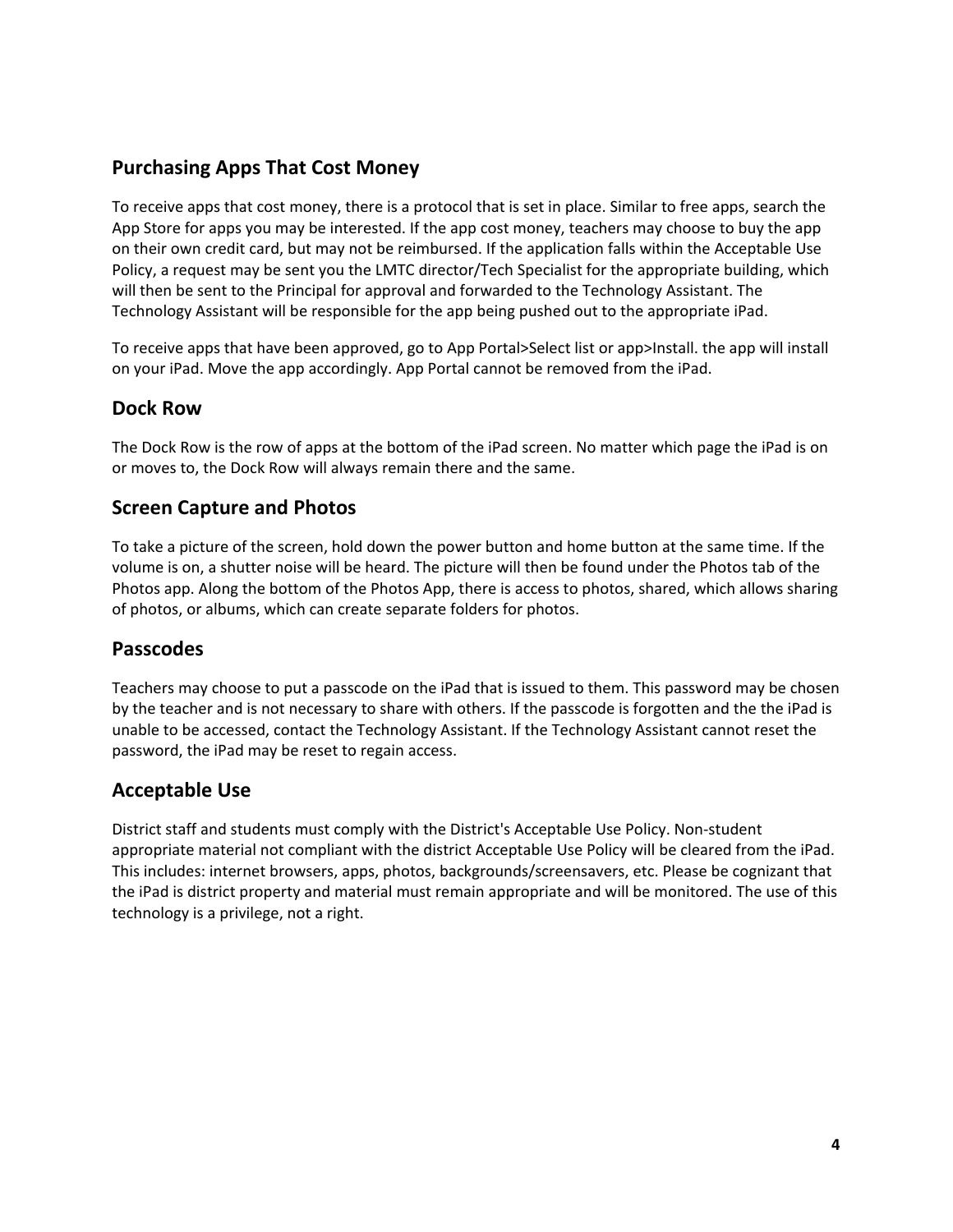### **Caring for your iPad**

#### **General Precaution**

- 1. Avoid food or drink near the iPad
- 2. Carefully insert and remove cords from the iPad, such as headphones or chargers

3. Do no use pens or pencils as writing tools for the iPad. Only styli appropriate for the iPad or fingers should be used

4. iPads should be caried in the protective case. This includes when walking with the iPad or transporting the iPad from one location to another.

- 5.Power off or sleep the iPad to conserve battery power.
- 6. iPads should never be left in an unsecure area

7. Any identification or serial numbering for tracking purposes placed on the iPad should not be removed or tampered with.

8. Remembers to take care of the screen, as it can be easily scratch. To keep the screen safe, observing these rules may be beneficial:

- Do not lean on top of the iPad
- $\cdot$  Do not place anything hear the iPad that could put pressure on the screen
- $\clubsuit$  Do not bump iPads against lockers, walls, floors, etc., as it can shatter the screen
- $\cdot$  Do not poke the screen with anything other than appropriate tablet tools
- $\clubsuit$  Do not place anything within the case that could scratch or cause damage to the iPad
- Clean the screen with a soft, dry towel, or an anti-static cloth
- iPads should be stored safely with no damage can occur to the screen or body of the device
- ❖ In case an iPad breaks, is lost, or is stolen

iPads that malfunction or are damaged must be reported by sending a Help Desk ticket via Internet Explorer Favorites on Teacher Desktops. The school district is responsible for repairing iPads that malfunction during normal use. Malfunctions must be reported no later than 24 hours of discovery. If an iPad is lost or stolen, a help desk ticket must be issued and the building principal must notified immediately.

**5**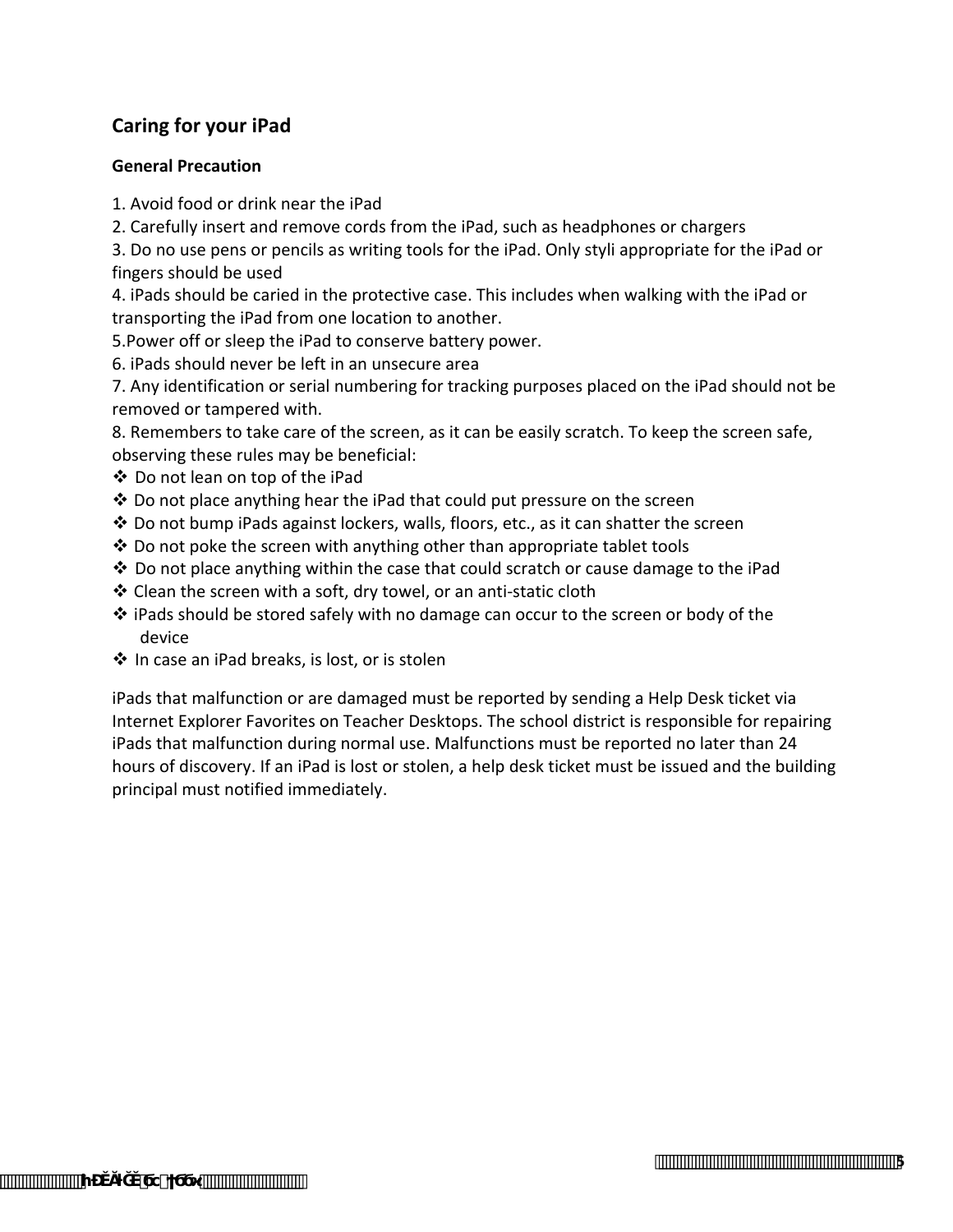## **Instruction**

#### **Internet Access and Use**

Electronic networks, including the Internet, are a part of the District's instructional program and serve to promote educational excellence by facilitating resource sharing, innovation, and communication. The Superintendent shall develop an implementation plan for this policy and appoint system administrator(s).

The School District is not responsible for any information that may be lost or damaged, or become unavailable when using the network, or for any information that is retrieved or transmitted via the Internet. Furthermore, the District will not be responsible for any unauthorized charges or fees resulting from access to the Internet.

#### Curriculum and Appropriate Online Behavior

The use of the District's electronic networks shall: (1) be consistent with the curriculum adopted by the District as well as the varied instructional needs, learning styles, abilities, and developmental levels of the students, and (2) comply with the selection criteria for instructional materials and library media center materials. As required by federal law and Board policy 6:60, Curriculum Content, students will be educated about appropriate online behavior, including but not limited to: (1) interacting with other individuals on social networking websites and in chat rooms, and (2) cyberbullying awareness and response. Staff members may, consistent with the Superintendent's implementation plan, use the Internet throughout the curriculum.

The District's electronic network is part of the curriculum and is not a public forum for general use.

#### Acceptable Use

All use of the District's electronic networks must be: (1) in support of education and/or research, and be in furtherance of the goals stated herein, or (2) for a legitimate school business purpose. Use is a privilege, not a right. Students and staff members have no expectation of privacy in any material that is stored, transmitted, or received via the District's electronic networks or District computers. General rules for behavior and communications apply when using electronic networks. The District's Authorization for Electronic Network Access contains the appropriate uses, ethics, and protocol. Electronic communications and downloaded material, including files deleted from a user's account but not erased, may be monitored or read by school officials.